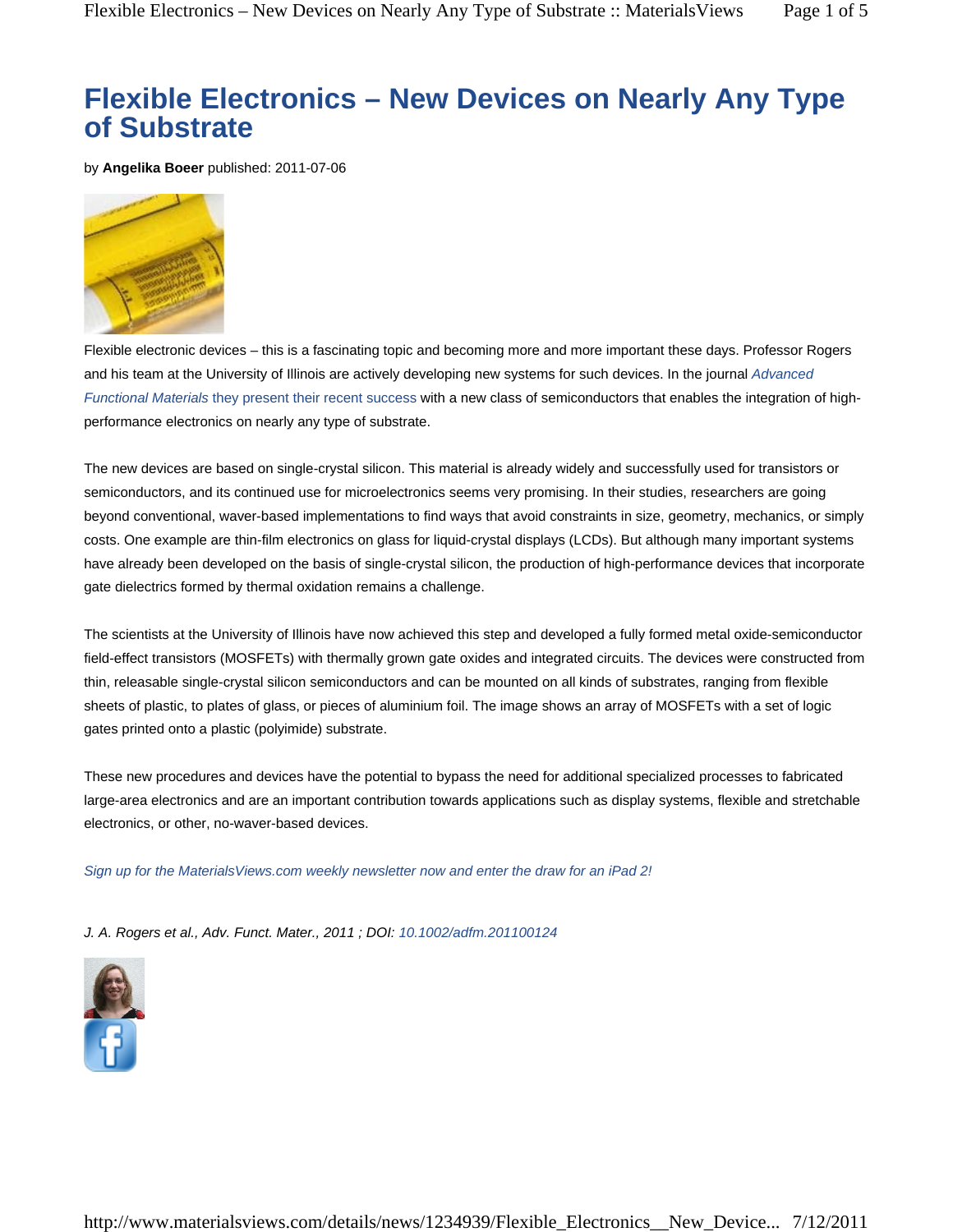**Comments (0) - To add a comment please sign in Related Stories**

• Most Read: Top 5 Articles This Week



• Organic silicon? Rubrene oxidation investigated



• Cover Story: Hands-Free Future

• Top articles in polymer physics for May 2011

Please sign in below

1. EmailEnter your email address

2. Password

### sign in

If you do not have a login please register for an account

**Or, you can login using:**



http://www.materialsviews.com/details/news/1234939/Flexible\_Electronics\_\_New\_Device... 7/12/2011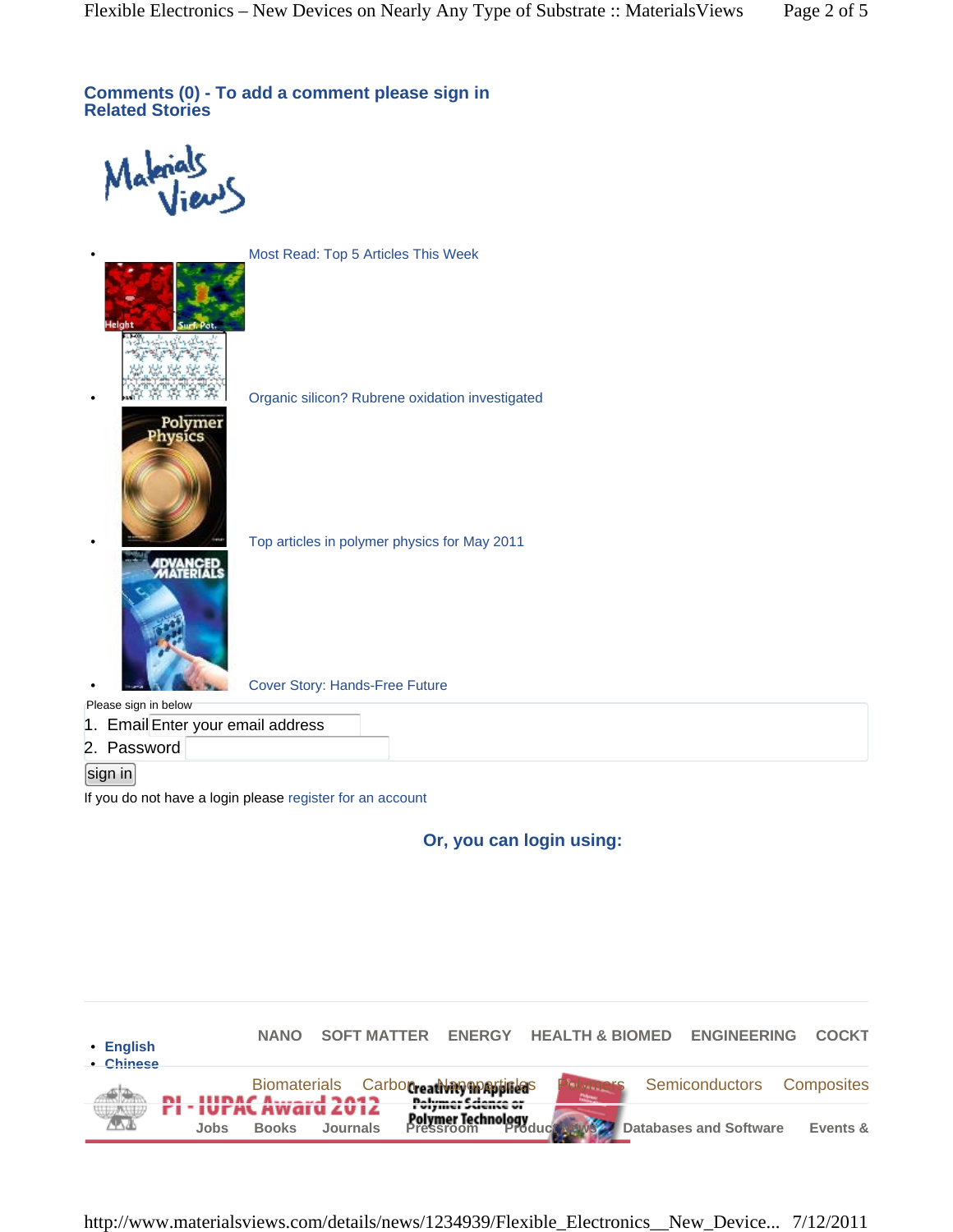| Search the Site                          |  |
|------------------------------------------|--|
| 1. Please enter search terms search here |  |
| 2. I<br>Site search                      |  |
| go                                       |  |
| <b>Sign in to MaterialsViews.com</b>     |  |
| Please sign in below                     |  |
| Email Enter your email address           |  |
| Password                                 |  |
| remember me                              |  |
| $\left[$ sign in $\right]$               |  |
|                                          |  |

**Register now** | **Forgot your password?**

### **Or, you can login using:** Google **Follow MaterialsViews.com** with rss on twitter

on facebook with email

## **Most popular topics**

Batteries Biomaterials Biomedical applications Biomedicine Biomimetics biophotonics block copolymers Book reviews Carbon nanotubes Ceramics Characterization Coatings Community news Composites Conferences Conjugated Polymers drug delivery Electronics Energy Environmental applications fuel cells Graphene hydrogels Industry kinetics Nanocomposites Nanomaterials Nanoparticles Nanostructures Nanostructuring Nanotechnology nanotubes Nanowires Organic electronics Photonics Photovoltaics Polymers radical polymerization Self-assembly Semiconductors Sensors Silicon Solar cells Special issues Surfaces Synthesis Theory Thin Films Tissue engineering Transistors

sideAd:edit/matview/bannerrectangleBlock.vm **Featured Job**

### **Post-doctoral Scientist Genetic Toxicology (m / f)**

F. Hoffmann-La Roche AG **Posted:** 2011-07-12

**More Jobs**

# **Featured Event**

**Euro ECAA 2011 - European Conference on Aluminium Alloys DGM** Oct 05, 2011 - Oct 07, 2011

**More Events**

# **Featured Product**

### **High-Femtosecond Laser with Variable Pulse Length and Repetition Rate**

A diode-pumped femtosecond laser with integrated oscillator and amplifier.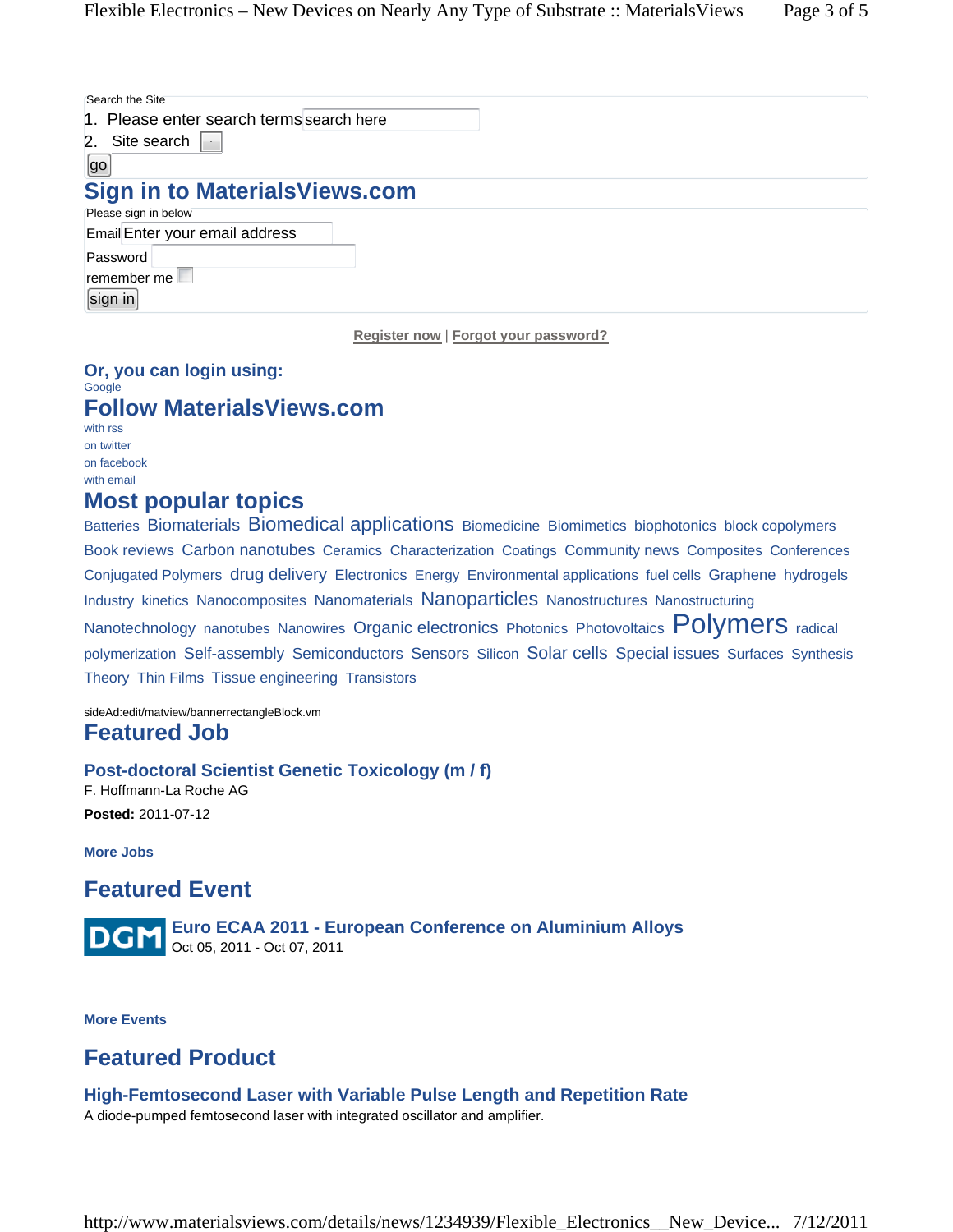### **More Products**



1. 1 2. 2

> Live updates from the editors of **MaterialsViews.com**



materialslorna Free access to the latest Advance Healthcare Materials papers: From Diagnosis to Treatment... and Beyond! http://ow.ly/5CwAI 4 hours ago · reply · retweet · favorite



Join the conversation

#### **Innovation In Thin Films**

Browse Thin Films. Thin Film Manufacturing Experts www.vcffilms.com/Products

### **CVD Diamond**

Applied Diamond grows and processes CVD diamond films for various apps. usapplieddiamond.com

#### **Personalized Glassware**

Receive 10% off w/ code "Google10" Place Your Order And Save Today! www.discountmugs.com/glassware

AdChoices<sup>[></sup>